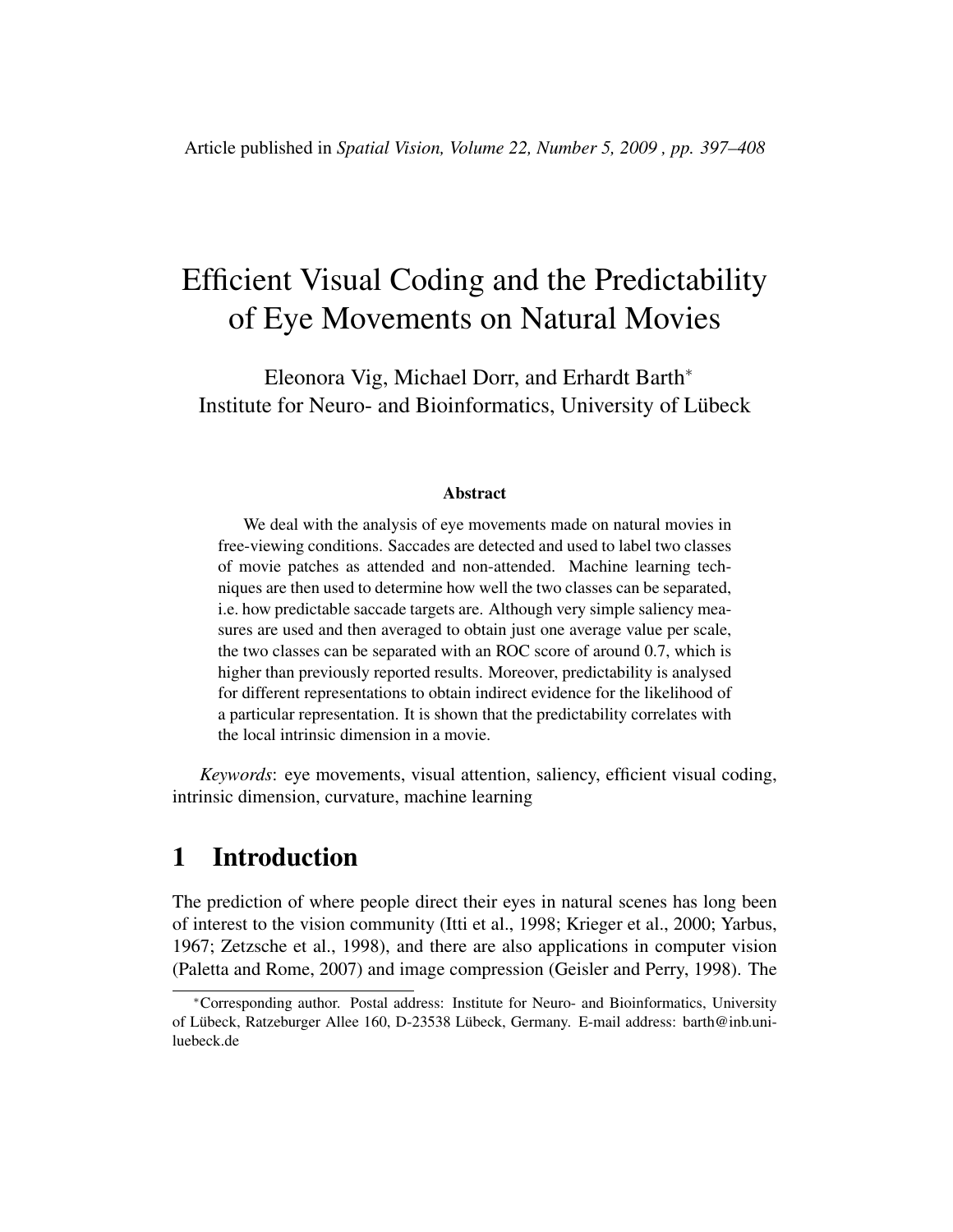standard approach to saliency prediction is to design computational models of bottom-up attention (Bruce et al., 2007; Guo et al., 2008; Itti et al., 1998). For each location in the visual field, simple features such as edges, contrast, or colour are stored in feature-activation maps; these maps are then combined to form a saliency map, where each location is assigned a value of how salient or interesting it is to an observer. Finally, the most salient locations are taken to predict human fixations. Only more recently, saliency-based interest operators have been derived from human fixation data by using machine learning techniques (Kienzle et al., 2007).

In this paper, we analyse eye movements made on natural dynamic scenes and, in particular, the extent to which these eye movements can be predicted by using machine learning techniques that operate on different visual representations. We use a data set in which local movie patches have been classified as attended and non-attended locations by measuring eye movements from a large number of people (see Section 2). We then use different representations of the movie patches and machine learning techniques that operate on these representations to learn to distinguish between these two classes. Finally, we argue that a representation that yields better classification results is more likely to be used by the visual system than a representation where the classification results are worse. Additional motivation for our research comes from work on gaze guidance – see Section 5.2.

#### 1.1 Remarks related to this special issue

Some years ago a few vision scientists, among them Terry Caelli, were interested in understanding the spatio-temporal structure of the visual input, and the problems of efficient coding and object recognition, by the use of differential geometry, e.g. Barth et al. (1993). Differential geometry was initially used in vision research to describe invariant properties of object surfaces. Some principles of differential geometry have been generalised later by the use of signal processing and could then be applied to the problem of efficient coding. The insights gained from a fusion of vision research, signal processing, and differential geometry have led to the concept of intrinsic dimension (Zetzsche and Barth, 1990), the relationship to higher-order statistical dependencies (Zetzsche et al., 1993), and to the uniqueness proof (see Section 3.1.2).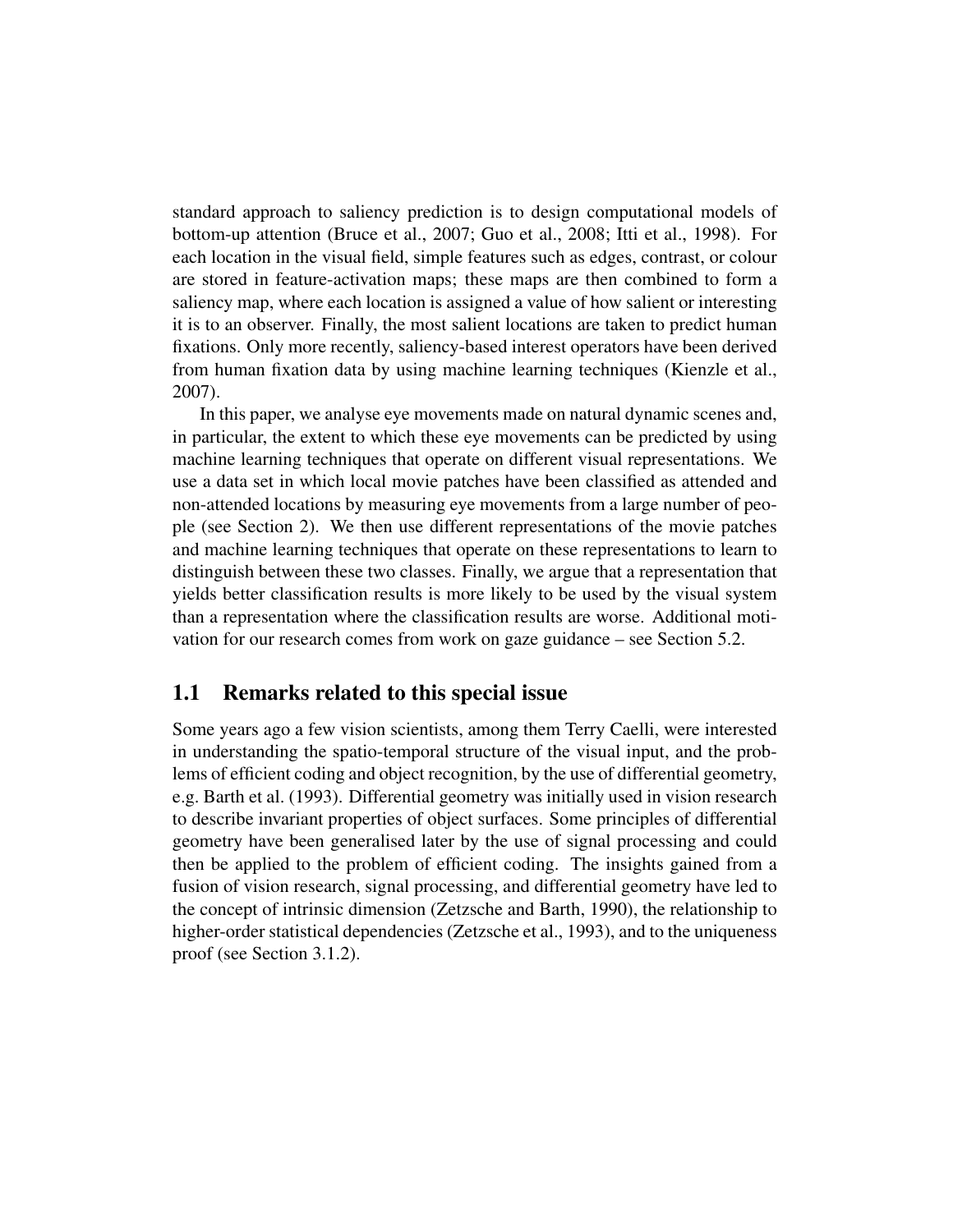# 2 Experimental setup

We collected data from 54 subjects freely viewing 18 high-resolution movie clips of natural outdoor scenes of about 20 s duration each. Videos had a spatial resolution of 1280 by 720 pixels and a temporal resolution of 29.97 Hz (NTSC HDTV standard); they were displayed at a visual angle of 48 by 27 degrees, so that the maximum spatial frequency of the display was 13.3 cycles per degree.

The commercially available videographic eye tracker EyeLink II produced by SR Research was used to record gaze data at 250 Hz. Trials where more than 5% of all samples were invalid (typically because the subject excessively blinked) were discarded, leaving 844 recordings (between 37 and 52 per video sequence). From these recordings, about 40000 saccades were extracted by a velocity-based two-step procedure (Böhme et al., 2006): to improve noise resilience, gaze velocity had to exceed a high threshold  $\theta_1 = 137.5$  deg/s to initiate saccade detection; saccade onset and offset then were determined by the first samples where gaze velocity rose above or fell below a lower threshold  $\theta_2=17.5$  deg/s, respectively. Finally, several checks were performed for biological plausibility: minimal and maximal saccade duration and average and maximal saccade velocity (the reason being that impulse noise might lead to high sample-to-sample velocities).

# 3 Eye-movement modelling

#### 3.1 Saliency computation

There are numerous methods for deriving measures of saliency for static images – for a review, see Itti (2005) – and fewer methods for movies (Carmi and Itti, 2006; Kienzle et al., 2007; Meur et al., 2007). In our study we opted for a simple measure, because we (a) wanted to introduce minimal bias, and (b) need to make saliency-based predictions on high-resolution movies in real time. It is well known that the visual input needs to change over space and in time in order to attract eye movements (we seem not to like blank walls). Therefore, a simple assumption one can make is that the more the visual signal changes, the more salient it is. The degree to which a spatio-temporal signal changes is qualitatively well described by the intrinsic dimension of the signal and we use this concept as a simple measure of saliency. In case of images, the reasoning would be that edges are more salient than uniform regions and curved edges more salient than straight edges, and there is some evidence for that already (Zetzsche et al., 1998).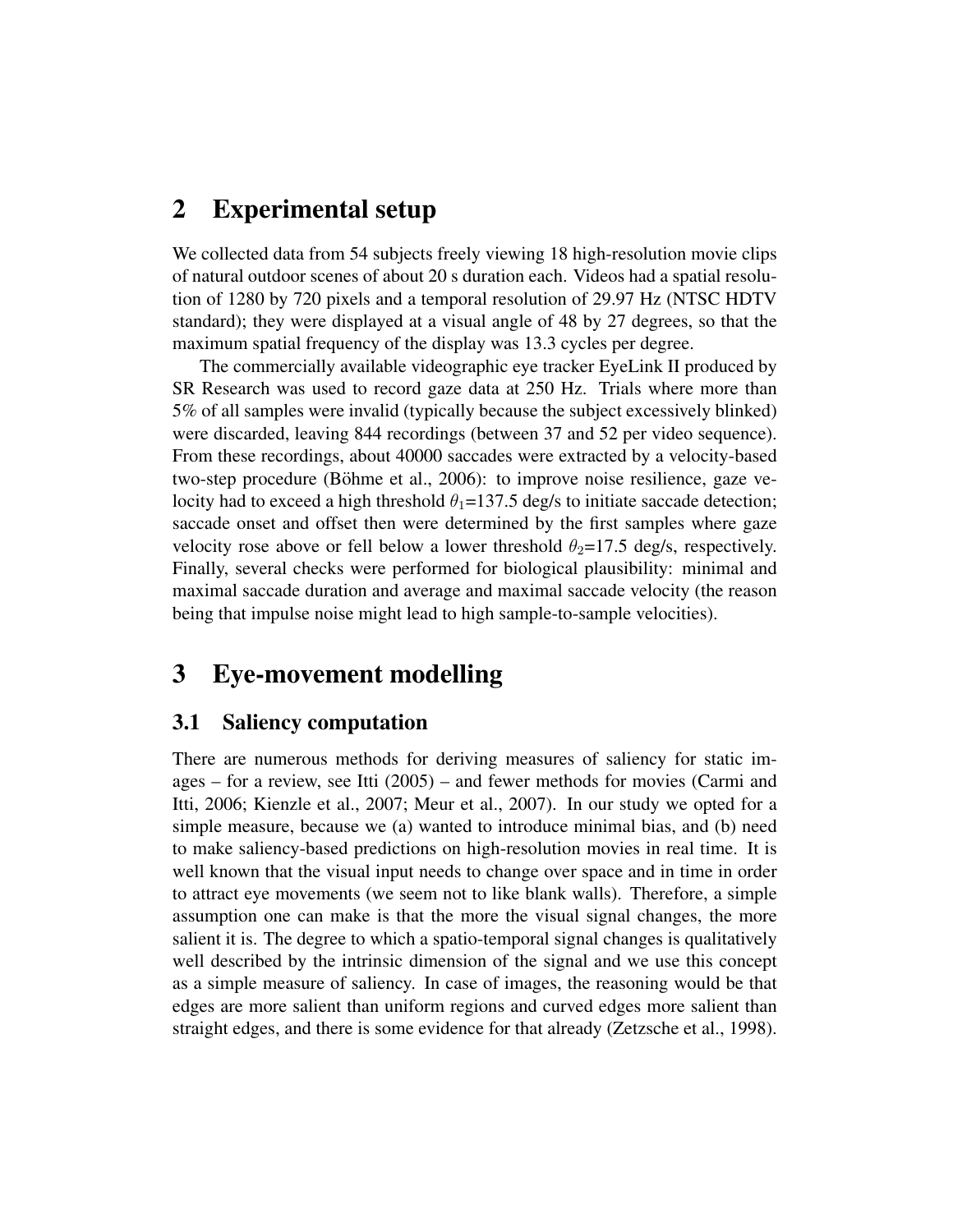In case of movies, features that change over space and in time would be more salient (see below). Such simple assumptions seem reasonable even though they obviously cannot be sufficient to explain the complex nature of eye movements, since top-down factors such as task demands clearly influence where people will look. Nevertheless, we will show that eye movements are quite predictable even with such simple saliency measures. In the following, we first motivate our approach to saliency and then describe how we compute saliency and how we define the feature space in which we then apply the machine learning techniques.

#### 3.1.1 Intrinsic dimension

A movie can be described by a function  $f : \mathbb{R}^3 \to \mathbb{R}$ . Given an (open) region  $\Omega$ , for all  $\mathbf{p} = (x, y, t) \in \Omega$ , the movie f is said to locally have intrinsic dimension  $0, 1, 2$ , or 3 (iOD, i 1D, i 2D, i 3D for short) depending on the number of directions in which f changes. More formally, for a given region  $\Omega$ , we choose a linear subspace  $E \subset \mathbb{R}^3$ , of highest dimension, such that

$$
f(\mathbf{p} + \mathbf{v}) = f(\mathbf{p})
$$
 for all **p**, **v** such that  $\mathbf{p}, \mathbf{p} + \mathbf{v} \in \Omega$ ,  $\mathbf{v} \in E$ . (1)

The intrinsic dimension denotes the number of degrees of freedom that are locally used and it is relevant to image coding due to the predominance of  $i$ <sup>OD</sup> and  $i$ <sup>1</sup>D regions in natural images (Zetzsche et al., 1993) and the fact that images and movies are fully determined by their i2D regions (see Section 3.1.2).

The intrinsic dimension of f is  $3 - \dim(E)$  for movies (and  $n - \dim(E)$  for  $n$ -dimensional signals).

#### 3.1.2 Curvature and uniqueness of 2D regions

We here briefly discuss the geometrical intuition behind the concept of intrinsic dimension and the uniqueness proof that creates a link between the geometry of the visual input and its information content.

A movie  $f(x, y, t)$  can be embedded to obtain a movie surface  $\{x, y, t, f\}$ . Curvature is then a prominent local geometric invariant of the surface. It is important to first mention the difference between the different types of curvature. In case of  $n = 1$  (curves), there is only one type of curvature and curves are either straight or curved. In case of  $n = 2$  (here image surfaces), we have mean and Gaussian curvature (two very different concepts). A cylinder has mean curvature but zero Gaussian curvature because it is flat, i.e. it can be mapped to a plane. In case of images, straight edges have mean but no Gaussian curvature, only corners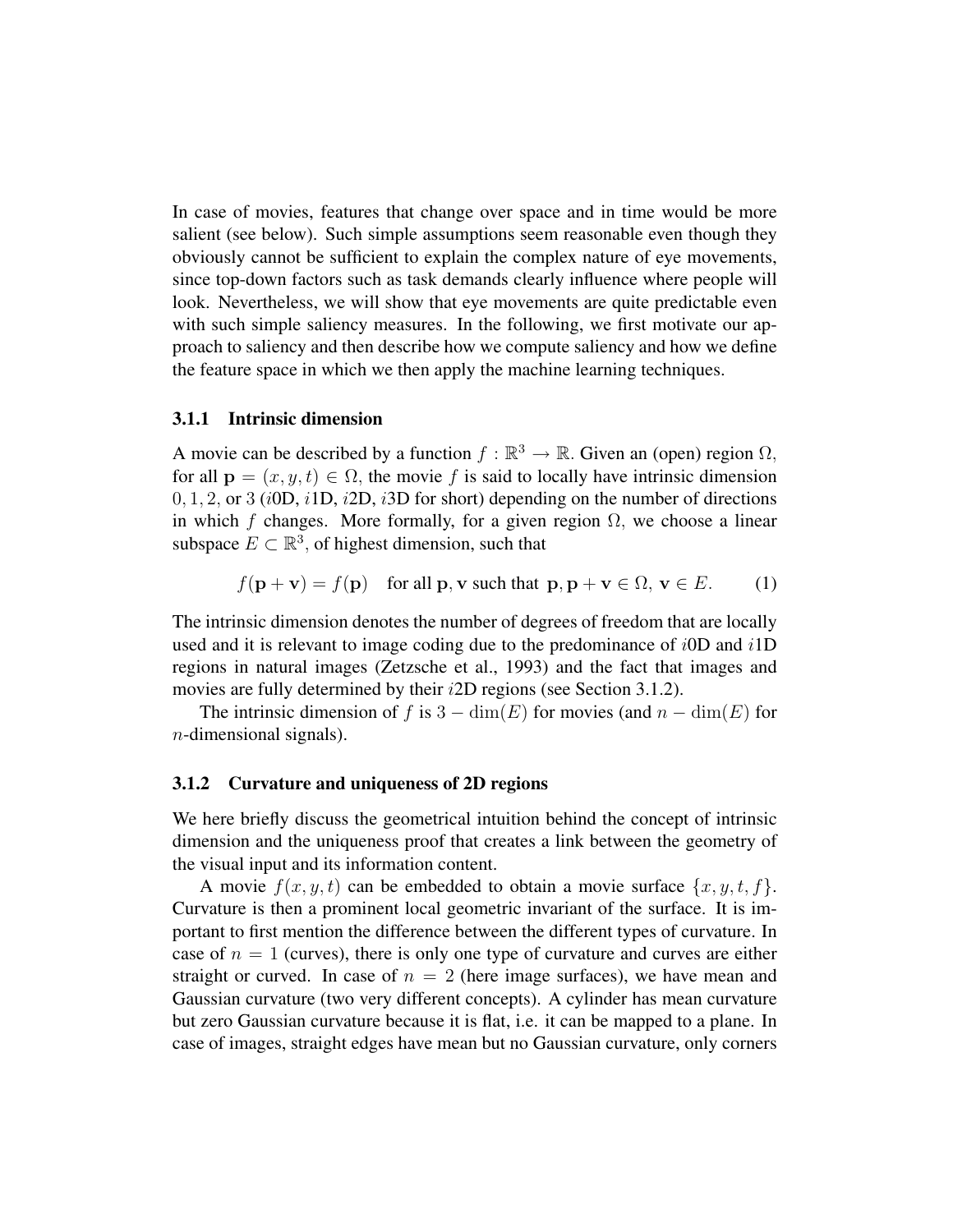and line ends etc. have Gaussian curvature. In case of  $n = 3$  (here movie surfaces), we still have mean and Gaussian curvature but here the "true" curvature is measured by the Riemann tensor – see Barth and Watson (2000).

The tools of differential geometry are quite useful since one can show that the curved  $(i2D)$  regions of a surface S and thus of a movie f are unique, i.e. the complete information in the movie is contained in the  $i2D$  regions (Barth et al., 1993; Mota and Barth, 2000). We thus have a geometrical proof that  $i$  0D and  $i$  1D regions of a movie (and of an image) are redundant; we would expect  $i2D$  and  $i3D$ regions to be more informative and therefore more predictive of eye movements.

#### 3.1.3 Invariants of the structure tensor

The intrinsic dimension can be estimated with different differential methods; here, we will use the differential method based on the structure tensor. More general non-differential approaches are based on the compensation principle (Zetzsche and Barth, 1990) and the Volterra-Wiener theory of nonlinear systems (Krieger et al., 1995).

A straightforward method to estimate the intrinsic dimension is based on the equivalence in  $\Omega$  of Eq. (1) and the constraint

$$
\frac{\partial f}{\partial \mathbf{v}} = 0 \quad \text{for all } \mathbf{v} \in E . \tag{2}
$$

The subspace  $E$  can be estimated as the subspace spanned by the set of unity vectors that minimise the energy functional

$$
\mathbf{v} = \int_{\Omega} \left| \frac{\partial f}{\partial \mathbf{v}} \right|^2 d\Omega = \mathbf{v}^T J \mathbf{v} \tag{3}
$$

where the structure tensor J is given by

$$
\mathbf{J} = \int_{\Omega} \nabla f \otimes \nabla f \, d\Omega = \int_{\Omega} \begin{bmatrix} f_x^2 & f_x f_y & f_x f_t \\ f_x f_y & f_y^2 & f_y f_t \\ f_x f_t & f_y f_t & f_t^2 \end{bmatrix} d\Omega \,. \tag{4}
$$

In the above equation, the symbol  $\otimes$  denotes the tensor product, and  $f_x$ ,  $f_y$ ,  $f_t$ are short notations for the partial derivatives  $\partial f/\partial x$ ,  $\partial f/\partial y$ ,  $\partial f/\partial t$ . Therefore,  $E$  is the eigenspace associated with the smallest eigenvalue of J, and the intrinsic dimension of  $f$  corresponds to the rank of  $J$  and may be obtained from the eigenvalue analysis of  $J$  or, equivalently, from its symmetric invariants  $H, S$ , and K (Mota et al., 2001):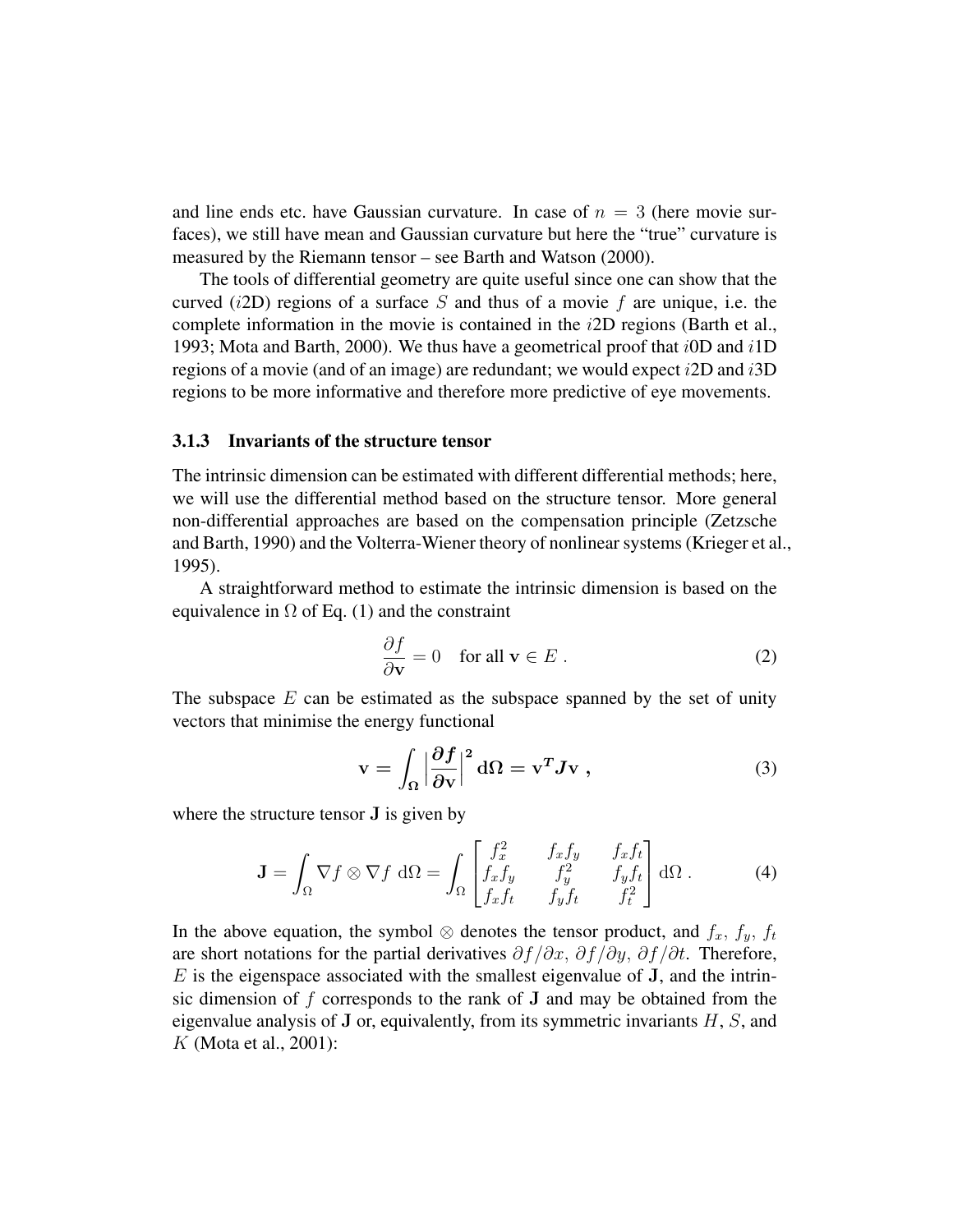$$
H = 1/3 \operatorname{trace}(J) = \lambda_1 + \lambda_2 + \lambda_3
$$
  
\n
$$
S = |M_{11}| + |M_{22}| + |M_{33}| = \lambda_1 \lambda_2 + \lambda_2 \lambda_3 + \lambda_1 \lambda_3
$$
  
\n
$$
K = |J|
$$
\n(5)

If  $K \neq 0$ , the intrinsic dimension is 3; if  $S \neq 0$  it is at least 2; and if  $H \neq 0$  it is at least 1.

The structure tensor and its eigenvalue analysis are widely used in image processing to estimate orientation and motion (Granlund and Knutsson, 1995; Jähne et al., 1999). The method has later been extended to multiple orientations and multiple motions (Mota et al., 2001; Mota et al., 2004) and to multispectral images (Mota et al., 2006).

#### 3.1.4 Multi-scale features

To extract salient features on different spatio-temporal scales, we constructed a 5 level spatio-temporal isotropic Gaussian multiresolution pyramid, by successively filtering the video sequence with a 5-tap binomial filter and downsampling it by a factor of two in all three dimensions.

To obtain the structure tensor on each scale, we computed the spatio-temporal derivatives using [-1, 0, 1] kernels after smoothing the input sequence with 5-tap binomials in space and time. The lowpass filter that integrates over the neighbourhood  $\Omega$  was another spatio-temporal 5-tap binomial. The invariants H, S, and  $K$  were raised to the power of six, three, and two, respectively, to map them to the same dynamic range (since they contain products of one, two, and three eigenvalues, respectively) (Mota et al., 2001).

To make the  $H$ ,  $S$ , and  $K$  saliency measures equally sparse, we defined a threshold  $\theta$  that was 5 percent of the maximum value in K (the sparsest representation); all pixel values below this threshold were set to zero, so that a certain amount of non-zero pixels remained in  $K$ ;  $H$  and  $S$  were also thresholded so that the same number of non-zero pixels remained as well. Note that without this adaptive thresholding, the differences between the representations as reported below are even larger.

#### 3.2 Machine learning and classification

The analysis of eye movements and their predictability was embedded into a classification framework. This required a set of positive, attended, i.e. salient video locations and a set of negative, non-attended locations. The set of salient locations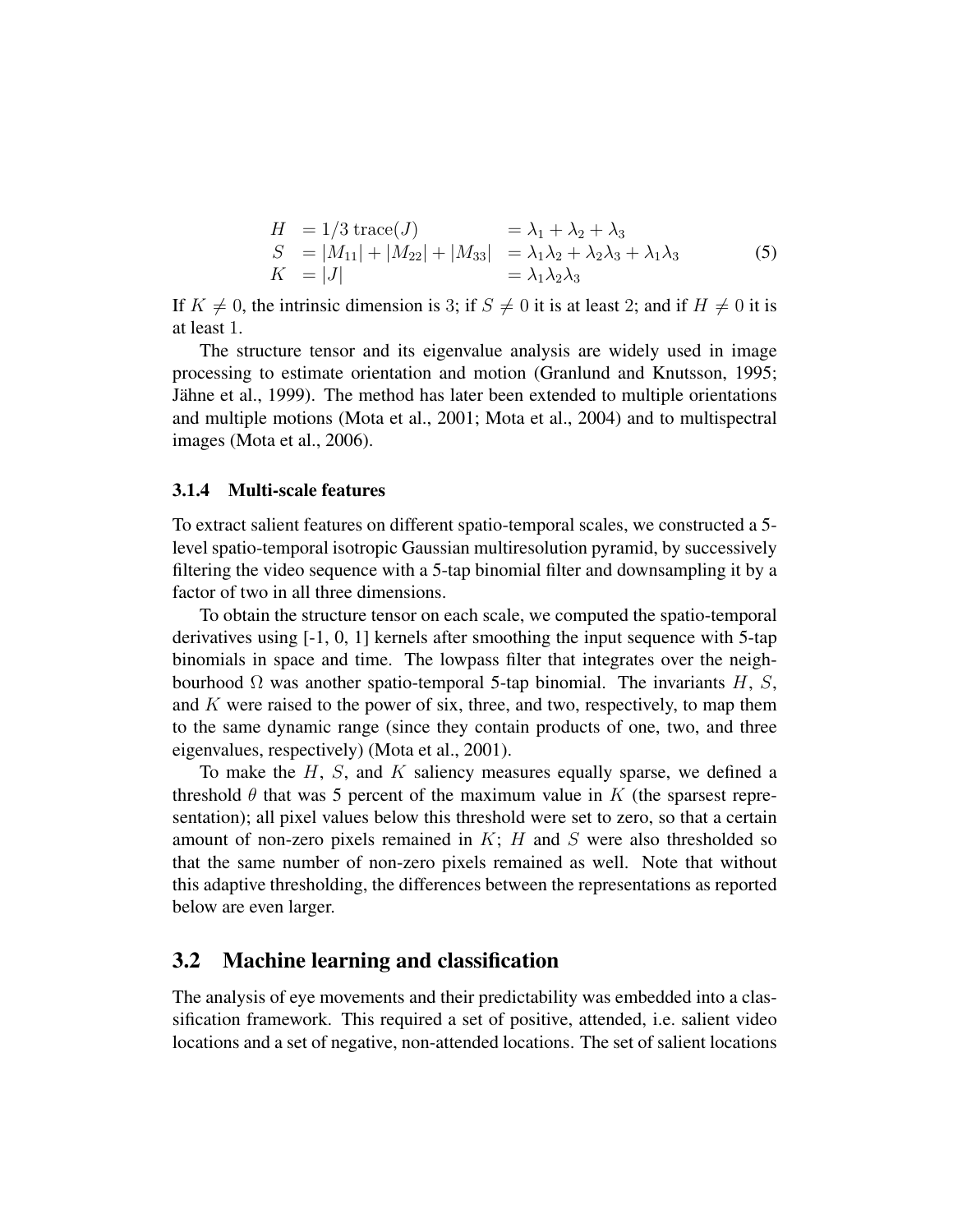consisted of the landing points of the saccades that preceded each fixation. Additionally, a temporal offset of 70 ms (prior to the fixation) was introduced to account for the delay the human visual system exhibits until it can react to an event in the world. This time lag was determined by cross-correlating the analytical saliency measures based on the geometric invariants with an 'empirical saliency' measure based on real gaze data. The offset with the maximal correlation denoted the average latency in our natural outdoor scenes.

A common method used for the selection of non-attended movie regions is shuffling the scanpaths and the videos among each other. This means that the non-attended locations of a selected video clip are determined using the scanpaths of a different, randomly selected video. This method has been proposed to remove artifacts due to non-uniform scene viewing, such as the central fixation bias (Reinagel and Zador, 1999; Tatler et al., 2005), and in the meantime, assures that the spatial and temporal distribution of the non-attended locations (over all movies) is identical to the distribution of the fixations.

To compensate for the possible inaccuracies inherent in both the human visual system and the eye-tracking devices, local feature-based methods of saliency prediction also need to take into consideration a neighbourhood of a certain size around each saccade target. However, using raw pixel information of a reasonably-sized image patch is computationally not feasible as it results in dimensionality explosion: e.g. for a window with a size of  $64 \times 64$  pixels (i.e. less than  $3 \times 3$ degrees) the feature space already has more than 4000 dimensions. We therefore reduced the features to just one value per movie patch and scale. At each fixated and non-fixated location we extracted a square patch, from the current frame, centred around the saccade landing point, and computed the mean energy per pixel (i.e. the square root of averaged squares) in that window. The computations were performed on each spatio-temporal level of the above saliency representations, but in a window whose size was decreased by a factor of two per level in the spatial domain so that the spatial envelope was kept constant. In time, one frame of a lower level corresponded to several frames on the original level, so that the time window was about half a second. The feature energy was thus computed as follows:

$$
e_l = \sqrt{\frac{1}{W_l^2} \sum_{i,j}^{W_l} I_l^2(i,j)},
$$
\n(6)

where  $W_l$  is the window size and  $I_l$  is a video frame of the *l*-th spatio-temporal level of the saliency pyramid.

For each location, we thus obtained a feature vector containing the energy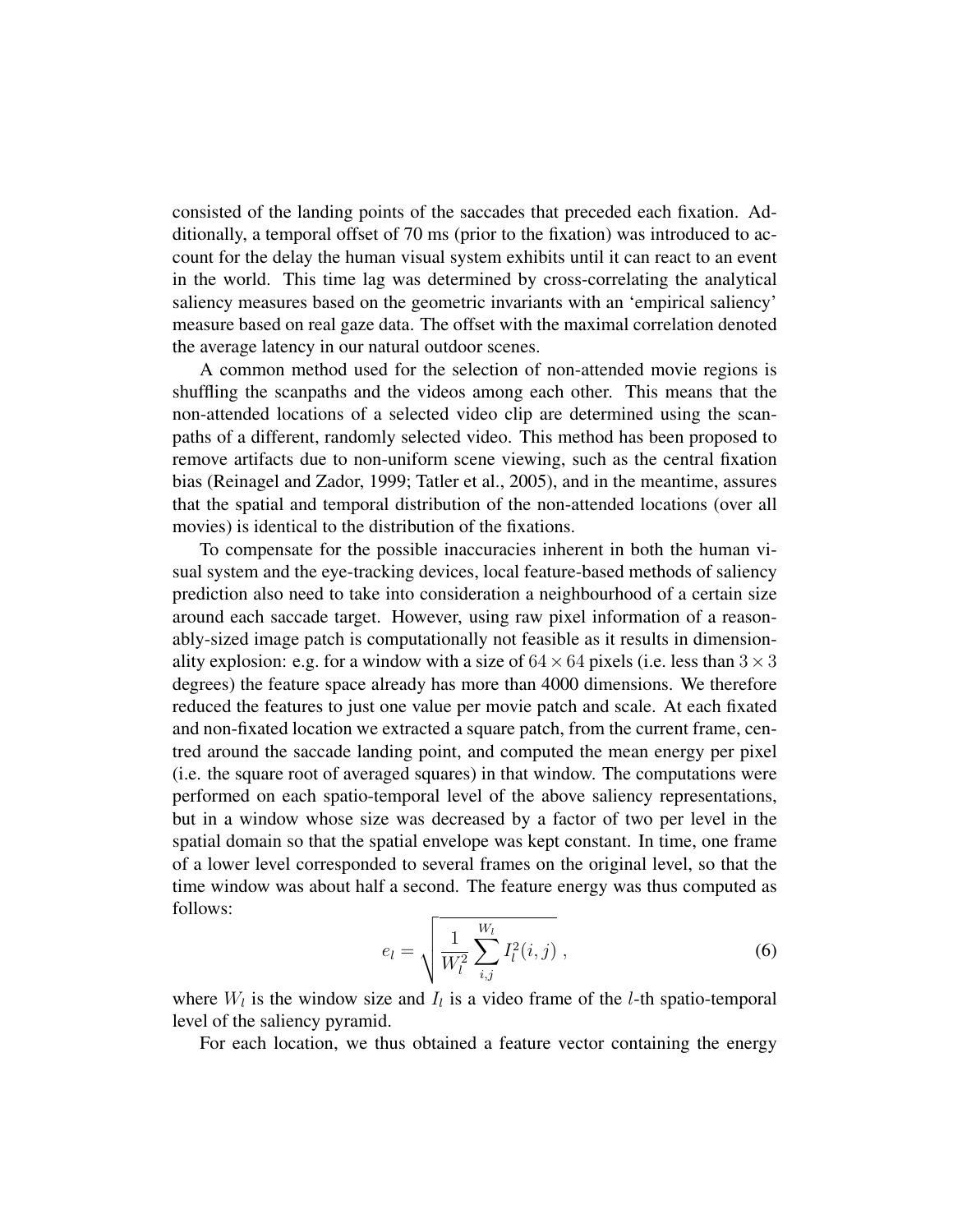information (in a specific neighbourhood of the location) on the different spatiotemporal levels of the invariants H, S, and K. Together with the associated labels (attended or non-attended), these vectors comprised the input data of the classifier. Note that the dimensionality of the feature space is determined only by the number of spatio-temporal levels the Gaussian pyramid has (in our case, 5), and is independent of the patch size.

We divided the set of all attended and non-attended locations into a training set that contained the fixations of two-thirds of all subjects, and a test set, containing the fixations of the remaining one-third of the subjects. Gaze data from all 18 movies were used both for training and testing, but for the sake of generality, the fixations of a subject on a given movie were only present in one of the two data sets.

For the classification we used an efficient learning tool from machine learning, namely a soft-margin Support Vector Machine (Schölkopf and Smola, 2002). The kernel function was a Gaussian whose gamma parameter and the penalty term C, which controlled the softness, were found by 5-fold cross-validation. For our analysis, we used the publicly available LIBSVM implementation of SVMs (Chang and Lin, 2001). Hypothesis testing requires a large number of realisations to obtain stable results; we therefore ran the algorithm on 30 random subdivisions of the data into a training and a test set.

### 4 Results

One of the standard metrics used for saliency prediction is the ROC (Receiver Operator Characteristic) score, also referred to as the Area Under the Curve (AUC) (Tatler et al., 2005). This measure illustrates the discriminating ability of the classifier over the entire range of prediction rates. An ROC score of 0.5 corresponds to a random classifier, whereas for perfect discrimination the score will be 1.0.

Quantitative differences in the distribution of prediction rates (ROC scores) for saliency measures based on the invariants  $H$ ,  $S$ , and  $K$  are plotted in Fig. 1. Due to the spatial and temporal uncertainty of both the target locations (see e.g. Becker (1991) for saccadic accuracy) and of the eye tracking system, and taking into consideration the fact that receptive field sizes are in the order of up to several degrees, we ran our prediction algorithm on multiple window sizes, ranging from one degree up to a window that covered the full screen (at the screen boundaries, if required, windows exceeding the dimensions of the screen were clipped to the size of the overlap). Figure 1 shows the results obtained for a patch size of about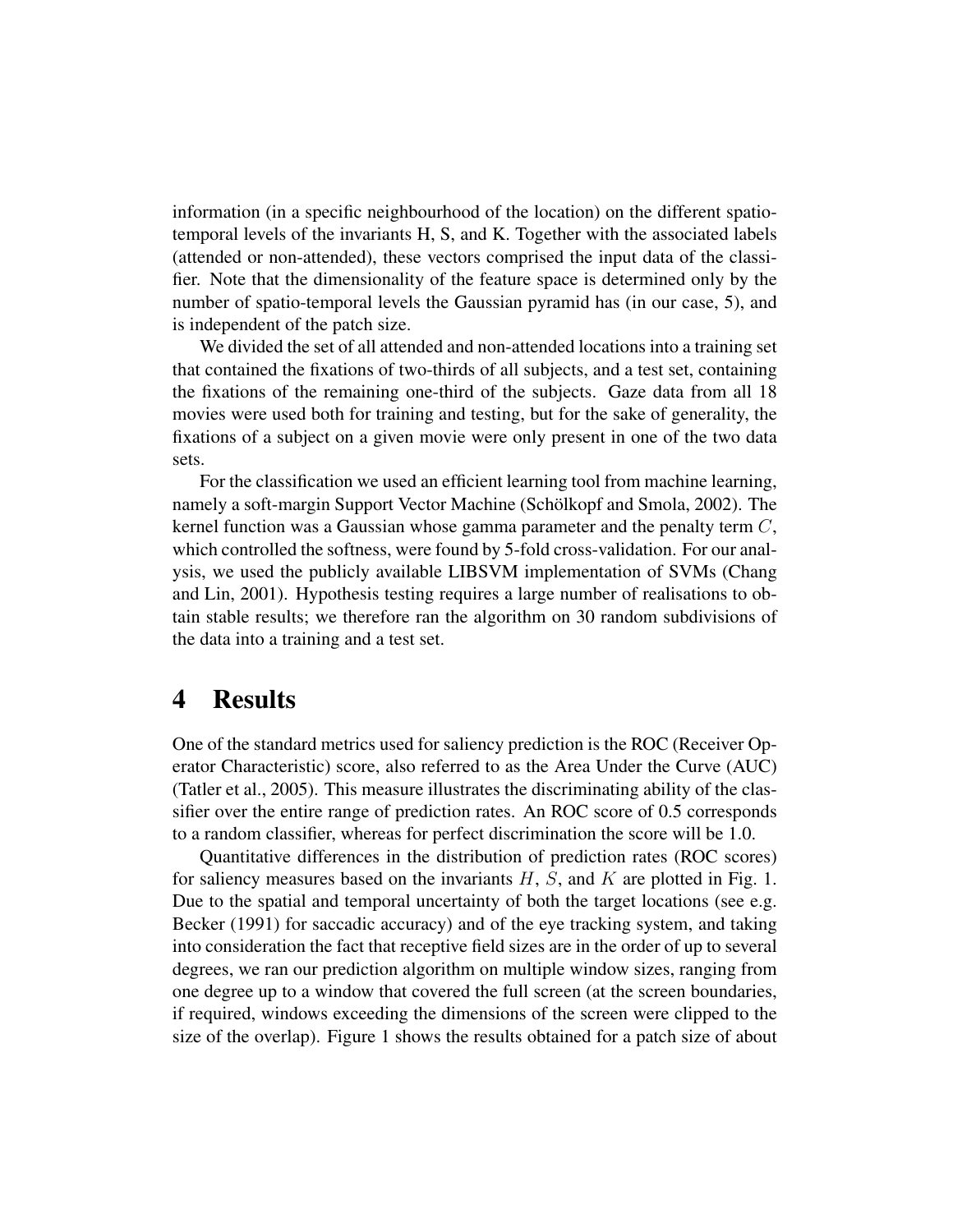

Figure 1: Box plot comparing ROC scores of the invariants H, S, and K over all 30 training and test set realisations (for a window size of about 5 degrees). Horizontal lines indicate the median, the lower and upper quartiles, and the minimum and maximum values of the specific result set. Crosses represent outliers. Comparison of the prediction performances was done by Wilcoxon's signed rank test. Statistical significance obtained at  $p \ll 0.001$  for H–S and H–K, and  $p \ll 0.0314$ for S–K.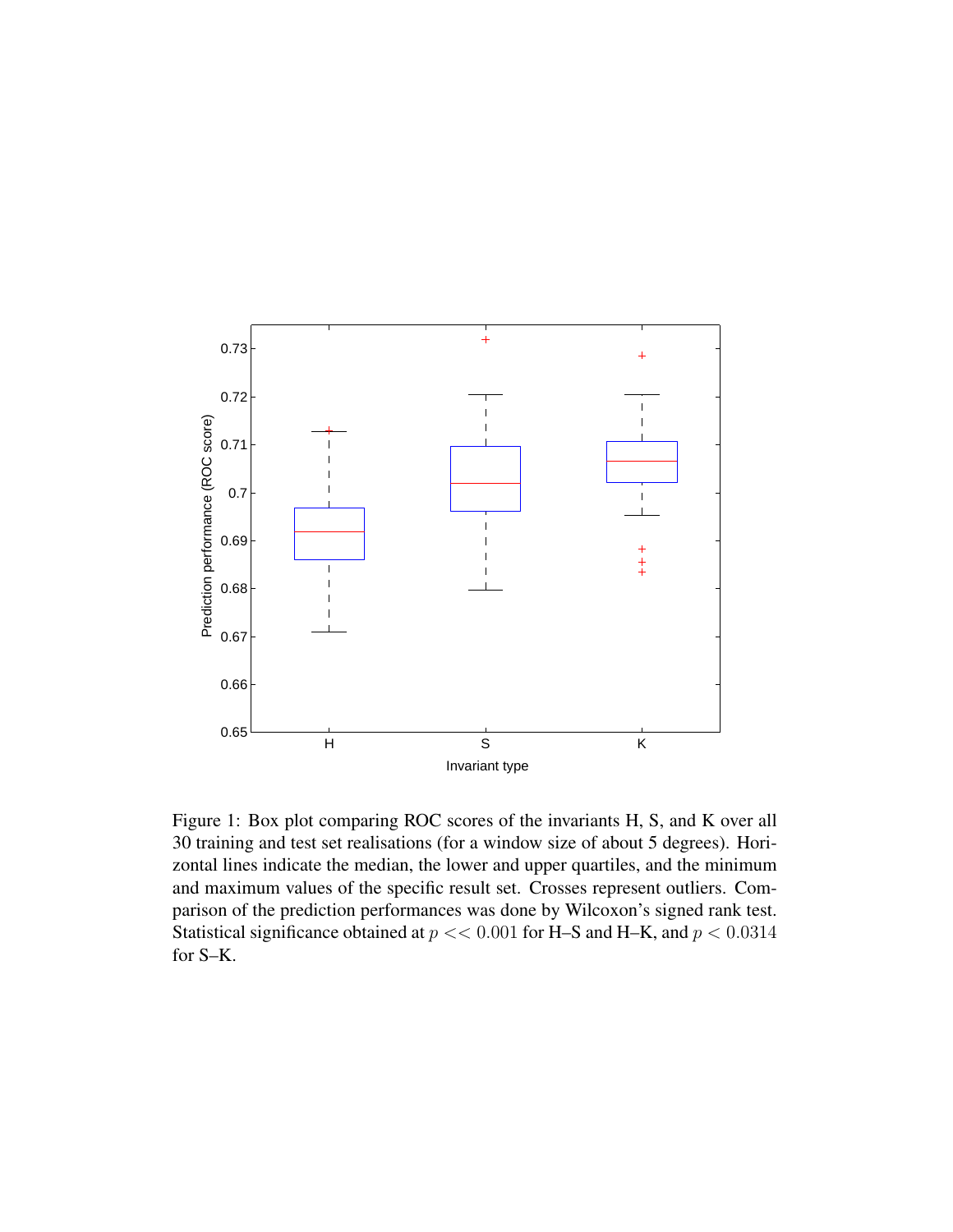5 degrees (128 pixels, that is 4.8 degrees).

For all three invariants H, S, and K, ROC scores were significantly higher than chance, indicating that any of these representations could be a reasonable measure for bottom-up visual saliency. Interestingly, for a large window covering the full screen the prediction rate was still above chance, which means that the global energy measure is predictive by its temporal sequence alone (data not shown).

In case of invariant  $K$ , fixated and non-fixated locations were the most discriminable at about 5 degrees window size reaching a median AUC of 0.71, followed by S with a median AUC of 0.70, whereas the worst performing was  $H$ having a median ROC score of 0.69. To test the significance of the above ranking assumptions, we performed a paired non-parametric Wilcoxon signed rank test on the ROC results of each invariant pair H–S, H–K, and S–K. We found that in all three cases the differences in saliency predictability were statistically significant (see Fig. 1).

For window sizes up to 5 degrees, invariant  $K$  was consistently the most predictive, and it was followed by invariant S, which performed better than invariant H. With larger windows, in the sparser representations such as  $K$  the signal-tonoise ratio decreased significantly, hence their performance dropped more suddenly, and no consistent ranking could be observed between the predictability of  $H$  and  $S$ .

# 5 Discussion and conclusion

#### 5.1 Predictability of eye movements

In the context of existing models of saliency prediction, the predictability that we obtain is higher than previously reported results on both static and dynamic scenes. The state-of-the-art model of Itti et al. (1998) for still images yields an ROC score of 0.65 (Peters et al., 2005); however, the use of a more complex model incorporating detailed physiological mechanisms (e.g. eccentricitydependent processing) improves its accuracy to about 0.70 AUC. A more recent study by Kienzle et al. (2007) makes also use of machine learning algorithms to predict where an observer would look in a video. Their learned interest point detector achieves an ROC score of 0.63.

Most of the existing computational models of saliency operate on video patches of a certain size in the spatio-temporal pixel domain. Therefore, their prediction performance depends on the dimensionality of these patches; especially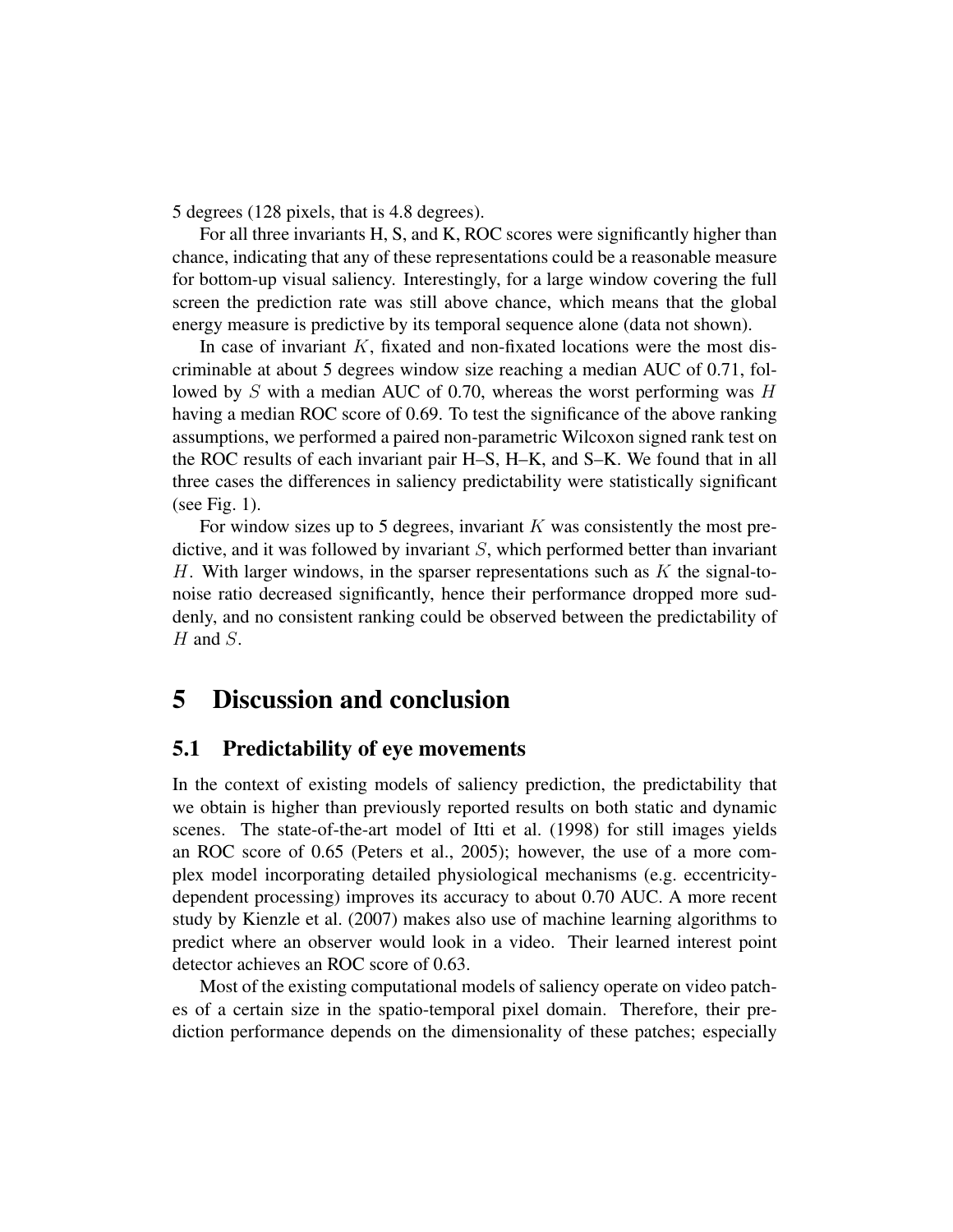when multiple scales are used, the number of dimensions can easily become very large. In order to overcome the limitations of the existing machine learning methods (i.e. that their performance drops significantly when the dimensionality of the data is high relative to the number of training samples), we have opted for a low-dimensional representation. We reduced the number of dimensions to only one value per movie patch, namely the mean feature energy, computed on each scale. Even though we are aware of the amount of information loss we introduce by such a notable reduction, we argue that this is a good trade-off between the incapabilities of learning algorithms to cope with dimensionality explosion and the information present in the video patches.

However, we do not claim that the low-dimensional representation presented here is optimal. We expect even higher prediction rates for representations that incorporate more information at the cost of a moderate increase in number of dimensions. Indeed, preliminary results obtained on an anisotropic Gaussian pyramid (with 25 instead of 5 levels at which the invariants H, S, and K have been extracted) already indicate a significant improvement in prediction, reaching an AUC of almost 0.80 (compared to the here presented best result of 0.71).

The invariants  $S$  and  $K$  can account for the fact that moving objects are more salient since they encode spatio-temporal changes. However, we have ignored a number of image attributes such as colour and contrast (divisive normalisation) that certainly do influence the saliency of a movie patch.

Overall, there are a number of reasons why the predictability that we obtain is higher than one would expect from earlier results. First, our input data are highresolution natural movies as opposed to static images or small movies. Second, it seems that our spatio-temporal features capture the saliency quite well, and third, we use state-of-the-art machine learning techniques in combination with a very large data set.

#### 5.2 Gaze guidance

Our interest in the low-level features contributing to saccade target selection derives from our goal to integrate gaze into future visual communication systems by measuring and guiding eye movements.

One major limitation of our visual communication capabilities is that we can attend to only a very limited number of features and events at any one time. In an attempt to overcome these limitations, we propose to guide the observer's gaze by designing gaze-contingent interactive displays that change, in real time, the saliency distribution of the visual scene (Barth et al., 2006). To perform gaze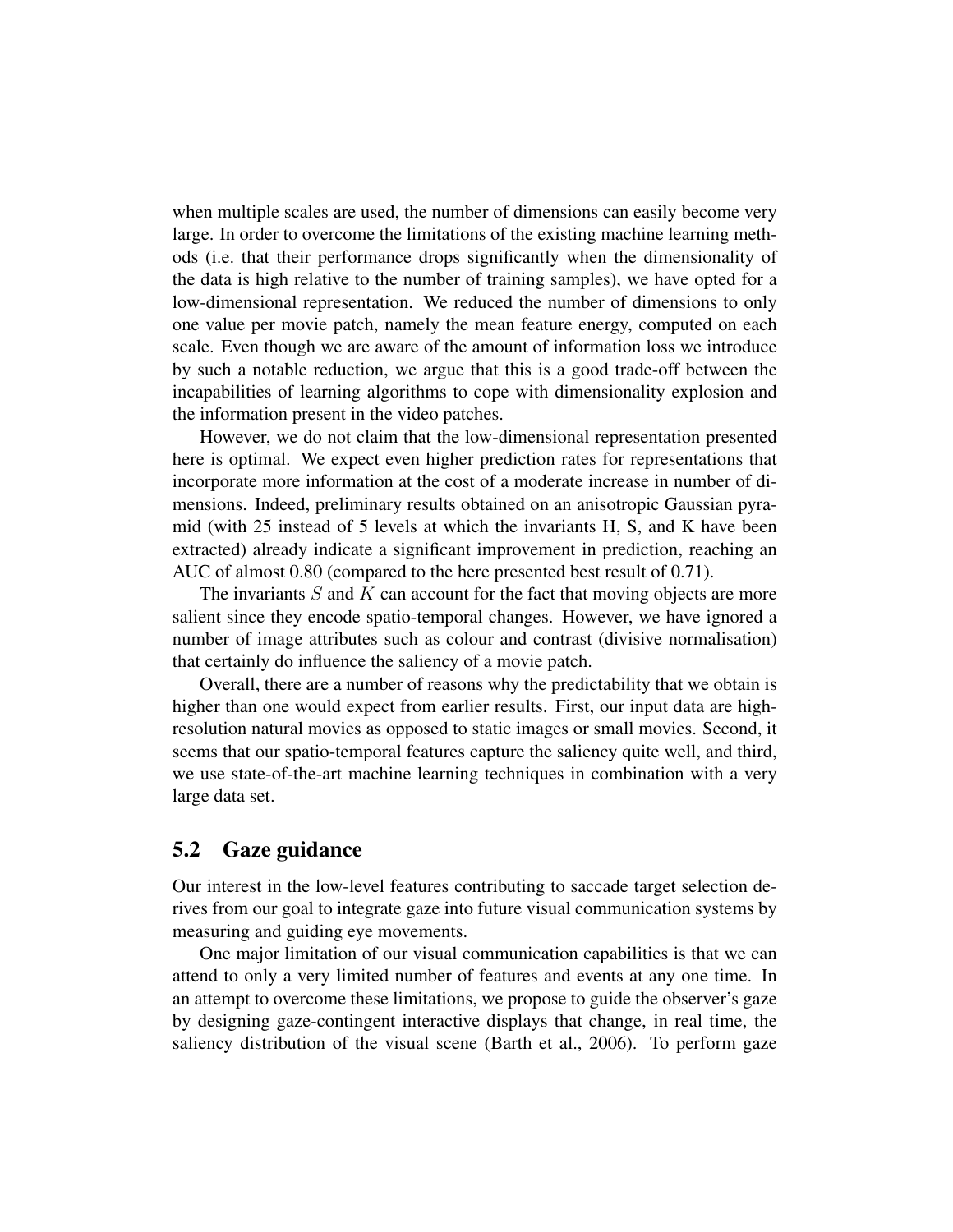guidance, we first predict a limited number of candidate locations that would attract the user's gaze, increase the saliency at the location that is selected for being attended and, at the same time, decrease saliency at all possible distractors.

To derive such transformations between the two classes of fixated and nonfixated image patches (making an image region more or less salient), we first need to find an appropriate feature space with good inter-class separability. Our low-dimensional representation of the energy vectors computed on a number of spatio-temporal scales of the invariants seems to be a good candidate for such a feature space. Using again algorithms from machine learning, rules can now be derived to manipulate local feature energy at candidate locations in such a manner that would alter the saliency of that area<sup>1</sup>.

#### 5.3 Efficient coding and intrinsic dimension

The existence of a linear subspace  $E$  (see Eq. 2) already implies the redundancy of signals with low intrinsic dimension, because the signal is constant and thus predictable in that subspace. Moreover, the intrinsic dimension of a movie f is closely related to the curvature of the movie surface  $\{x, y, t, f\}$ . If a signal is curved it is at least  $i2D$  (it cannot be  $i0D$  or  $i1D$ ) and therefore signals with intrinsic dimensions less than 2 are redundant, because the curved image regions are unique (see Section 3.1.2).

#### 5.4 Efficient coding and saliency

Our prediction is that the brain may have been able to learn that those regions in the visual input that are curved, and where the intrinsic dimension is higher, are more informative and may have used that to obtain a more efficient code. Previous work has argued in favour of the above argument based on the existence of end-stopped and motion-selective neurons, and on a number of psychophysical results – see for example Zetzsche and Barth (1990). Here we have presented some indirect evidence based on the analysis of eye movements.

<sup>1</sup>For further information see Barth et al. (2006) or visit http://www.gazecom.eu and http://www.inb.uni-luebeck.de/research/itap.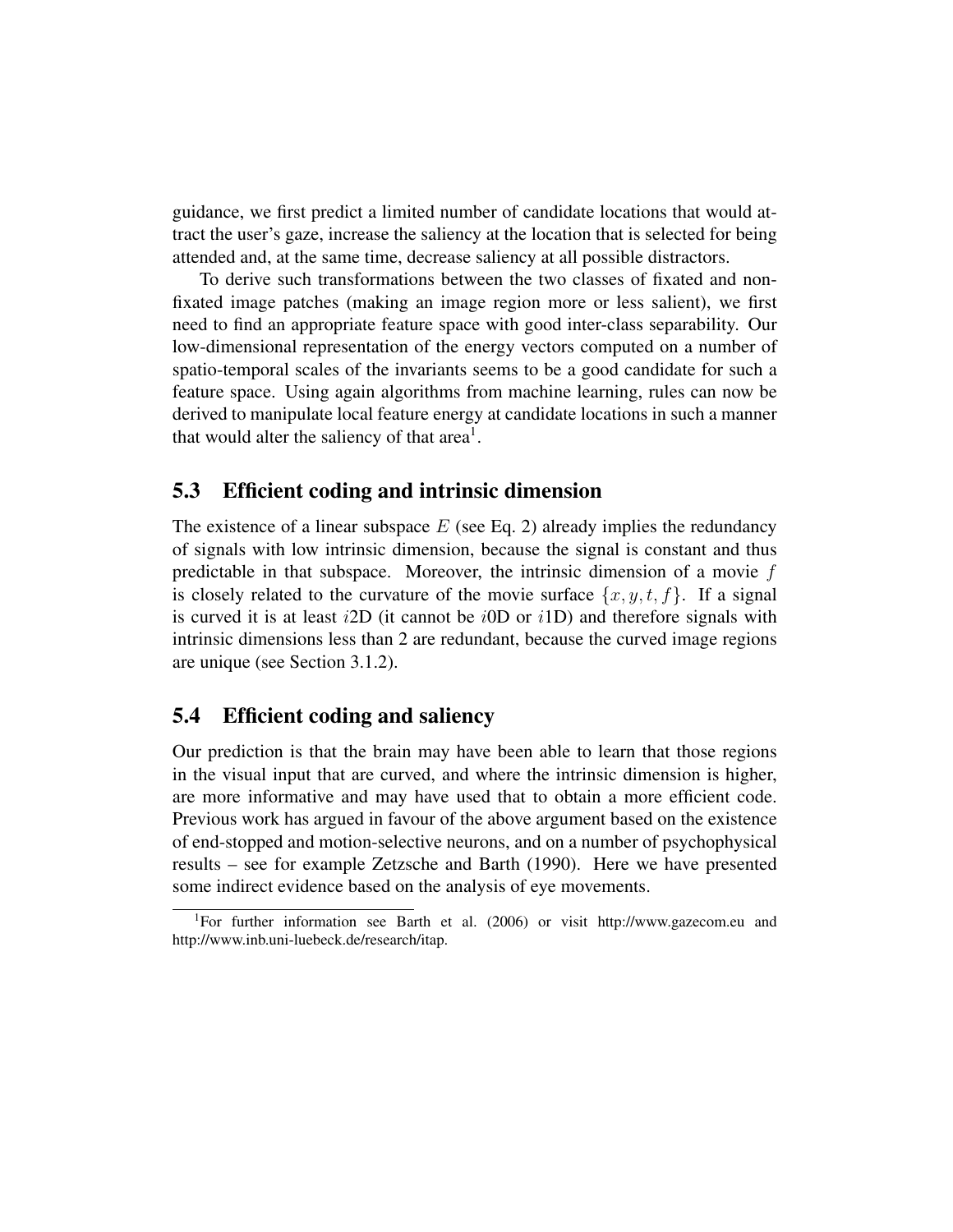#### 5.5 Conclusions

We have shown that eye movements on natural dynamic scenes are quite predictable even with a very simple low-dimensional feature space. Moreover, we have differentiated among different types of features based on the intrinsic dimension of the visual input and have shown that the predictability correlates with the intrinsic dimension: the higher the intrinsic dimension, the higher the saliency. Finally, we have discussed how the results relate to the geometry of the input signal and the principle of efficient coding. We can conclude that the principle of efficient coding seems to be reflected in the way our observers have decided to direct their gaze.

# 6 Acknowledgement

Our research has received funding from the European Commission within the project GazeCom (contract no. IST-C-033816) of the 6th Framework Programme. All views expressed herein are those of the authors alone; the European Community is not liable for any use made of the information.

# References

- Barth, E., Caelli, T. and Zetzsche, C. (1993). Image encoding, labeling, and reconstruction from differential geometry. *CVGIP: Graphical Models and Image Processing* 55(6), 428–446.
- Barth, E., Dorr, M., Böhme, M., Gegenfurtner, K. R. and Martinetz, T. (2006). Guiding the mind's eye: improving communication and vision by external control of the scanpath, in: *Human Vision and Electronic Imaging*, B. E. Rogowitz, T. N. Pappas and S. J. Daly (Eds), Proc. SPIE, Vol. 6057. Invited contribution for a special session on Eye Movements, Visual Search, and Attention: a Tribute to Larry Stark.
- Barth, E. and Watson, A. B. (2000). A geometric framework for nonlinear visual coding. *Optics Express* 7(4), 155–165.
- Becker, W. (1991). Saccades, in: *Vision & Visual Dysfunction Vol 8: Eye Movements*, R. H. S. Carpenter (Ed.), pp. 95–137, CRC Press.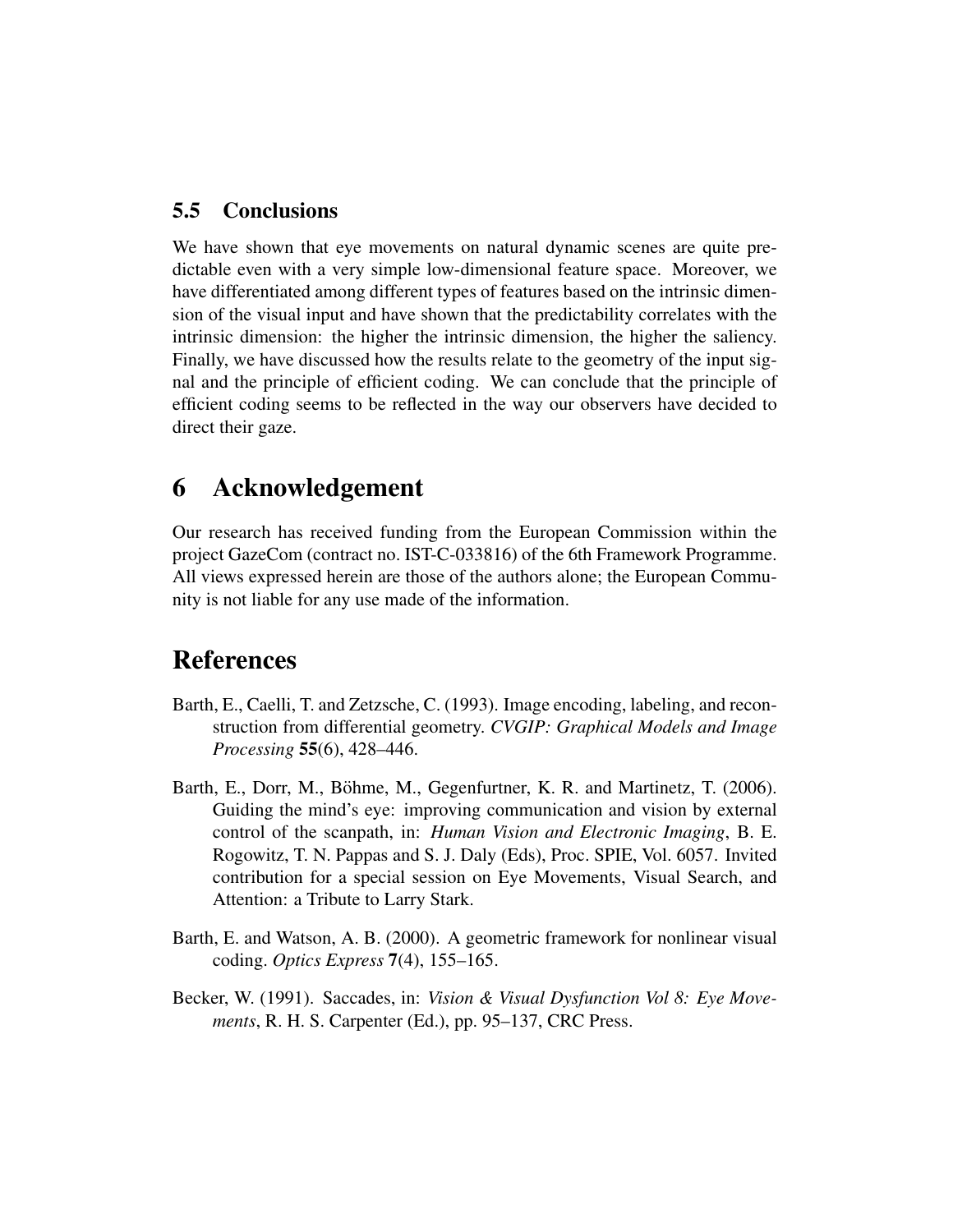- Böhme, M., Dorr, M., Krause, C., Martinetz, T. and Barth, E. (2006). Eye movement predictions on natural videos. *Neurocomputing* 69(16–18), 1996–2004.
- Bruce, N. D. B., Loach, D. P. and Tsotsos, J. K. (2007). Visual correlates of fixation selection: a look at the spatial frequency domain, in: *ICIP 2007*, pp. 289–292.
- Carmi, R. and Itti, L. (2006). Visual causes versus correlates of attentional selection in dynamic scenes. *Vision Research* 46, 4333–4345.
- Chang, C.-C. and Lin, C.-J. (2001). *LIBSVM: a library for support vector machines*. Software available at http://www.csie.ntu.edu.tw/ cjlin/libsvm.
- Geisler, W. S. and Perry, J. S. (1998). A real-time foveated multiresolution system for low-bandwidth video communication, in: *Human Vision and Electronic Imaging: SPIE Proceedings*, B. E. Rogowitz and T. N. Pappas (Eds), pp. 294–305.
- Granlund, G. H. and Knutsson, H. (1995). *Signal Processing for Computer Vision*. Kluwer, Dordrecht.
- Guo, C., Ma, Q. and Zhang, L. (2008). Spatio-temporal Saliency Detection Using Phase Spectrum of Quaternion Fourier Transform, in: *Proceedings of IEEE Conf. Computer Vision and Pattern Recognition (CVPR 2008)*, pp. 1–8.
- Itti, L. (2005). Models of bottom-up attention and saliency, in: *Neurobiology of Attention*, L. Itti, G. Rees and J. K. Tsotsos (Eds), pp. 576–582, Elsevier, San Diego, CA.
- Itti, L., Koch, C. and Niebur, E. (1998). A model of saliency-based visual attention for rapid scene analysis. *IEEE Transactions on Pattern Analysis and Machine Intelligence* 20(11), 1254–1259.
- Jähne, B., Haußecker, H. and Geißler, P. (Eds) (1999). *Handbook of Computer Vision and Applications*. Academic Press.
- Kienzle, W., Schölkopf, B., Wichmann, F. A. and Franz, M. O. (2007). How to find interesting locations in video: a spatiotemporal interest point detector learned from human eye movements, in: *Proceedings of the 29th Annual Symposium of the German Association for Pattern Recognition (DAGM 2007)*, pp. 405–414, Springer Verlag, Berlin, Germany.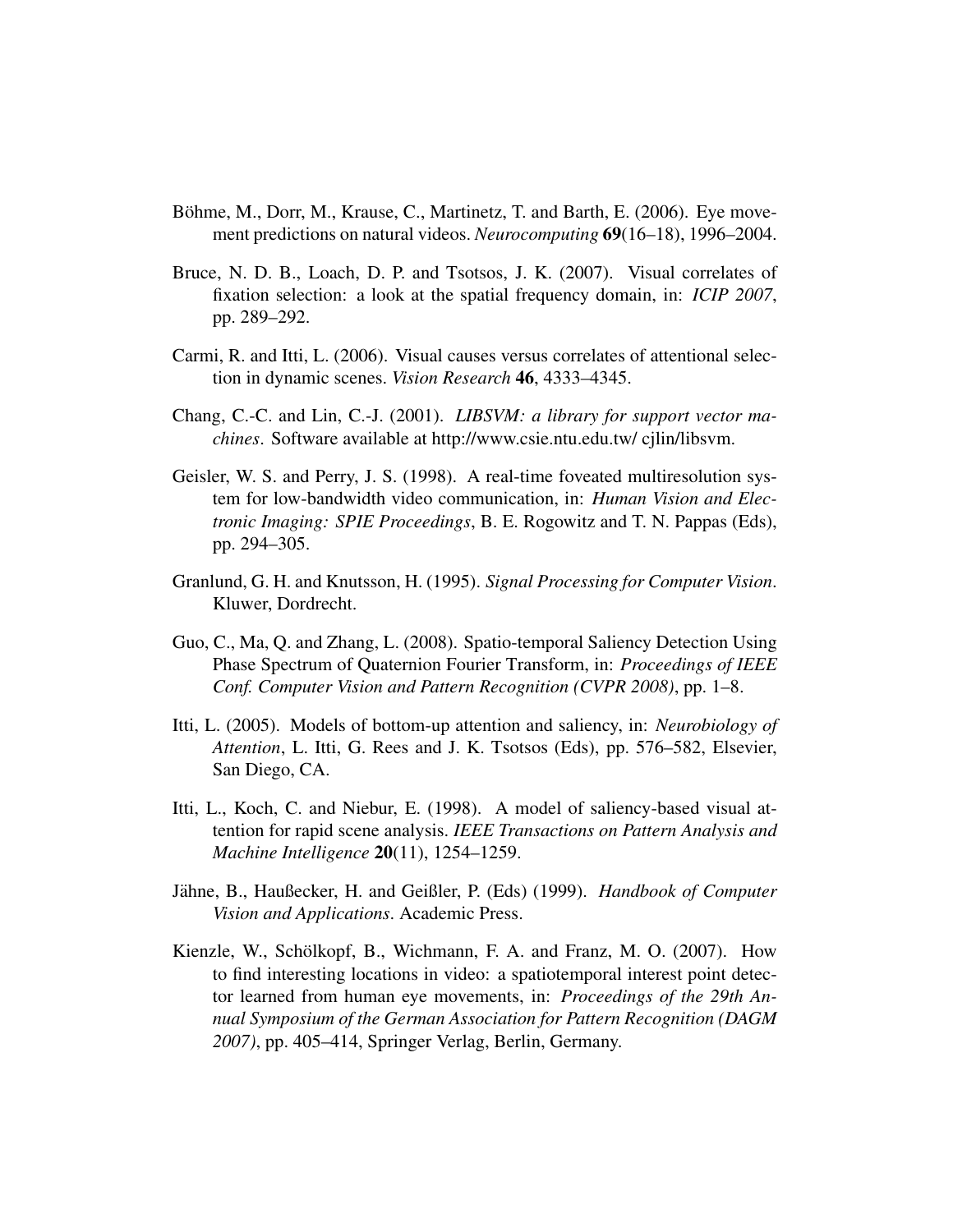- Krieger, G., Rentschler, I., Hauske, G., Schill, K. and Zetzsche, C. (2000). Object and scene analysis by saccadic eye-movements: an investigation with higherorder statistics. *Spatial Vision* 13, 201–214.
- Krieger, G., Zetzsche, C. and Barth, E. (1995). Nonlinear image operators for the detection of local intrinsic dimensionality, in: *Proc. IEEE Workshop Nonlinear Signal and Image Processing*, pp. 182–185.
- Meur, O. L., Callet, P. L. and Barba, D. (2007). Predicting visual fixations on video based on low-level visual features. *Vision Research* 47(19), 2483– 2498.
- Mota, C. and Barth, E. (2000). On the uniqueness of curvature features, in: *Dynamische Perzeption*, G. Baratoff and H. Neumann (Eds), Proceedings in Artificial Intelligence, Vol. 9, pp. 175–178, Infix Verlag, Koln. ¨
- Mota, C., Dorr, M., Stuke, I. and Barth, E. (2004). Categorization of Transparent-Motion Patterns Using the Projective Plane. *International Journal of Computer and Information Science* 5(2), 129–140.
- Mota, C., Stuke, I. and Barth, E. (2001). Analytic solutions for multiple motions, in: *Proc. IEEE Int. Conf. Image Processing*, Vol. 2, pp. 917–920, IEEE Signal Processing Soc., Thessaloniki, Greece.
- Mota, C., Stuke, I. and Barth, E. (2006). The Intrinsic Dimension of Multispectral Images, in: *MICCAI Workshop on Biophotonics Imaging for Diagnostics and Treatment*, pp. 93–100.
- Paletta, L. and Rome, E. (Eds) (2007). *Attention in Cognitive Systems. Theories and Systems from an Interdisciplinary Viewpoint*. Lecture Notes in Computer Science, Vol. 4840, Springer.
- Peters, R. J., Iyer, A., Koch, C. and Itti, L. (2005). Components of Bottom-Up Gaze Allocation in Natural Scenes, in: *Proc. Vision Science Society Annual Meeting (VSS05)*.
- Reinagel, P. and Zador, A. M. (1999). Natural scene statistics at the centre of gaze. *Network: Comput Neural Syst* 10, 341–350.
- Schölkopf, B. and Smola, A. (2002). *Learning with kernels*. MIT University Press, Cambridge.